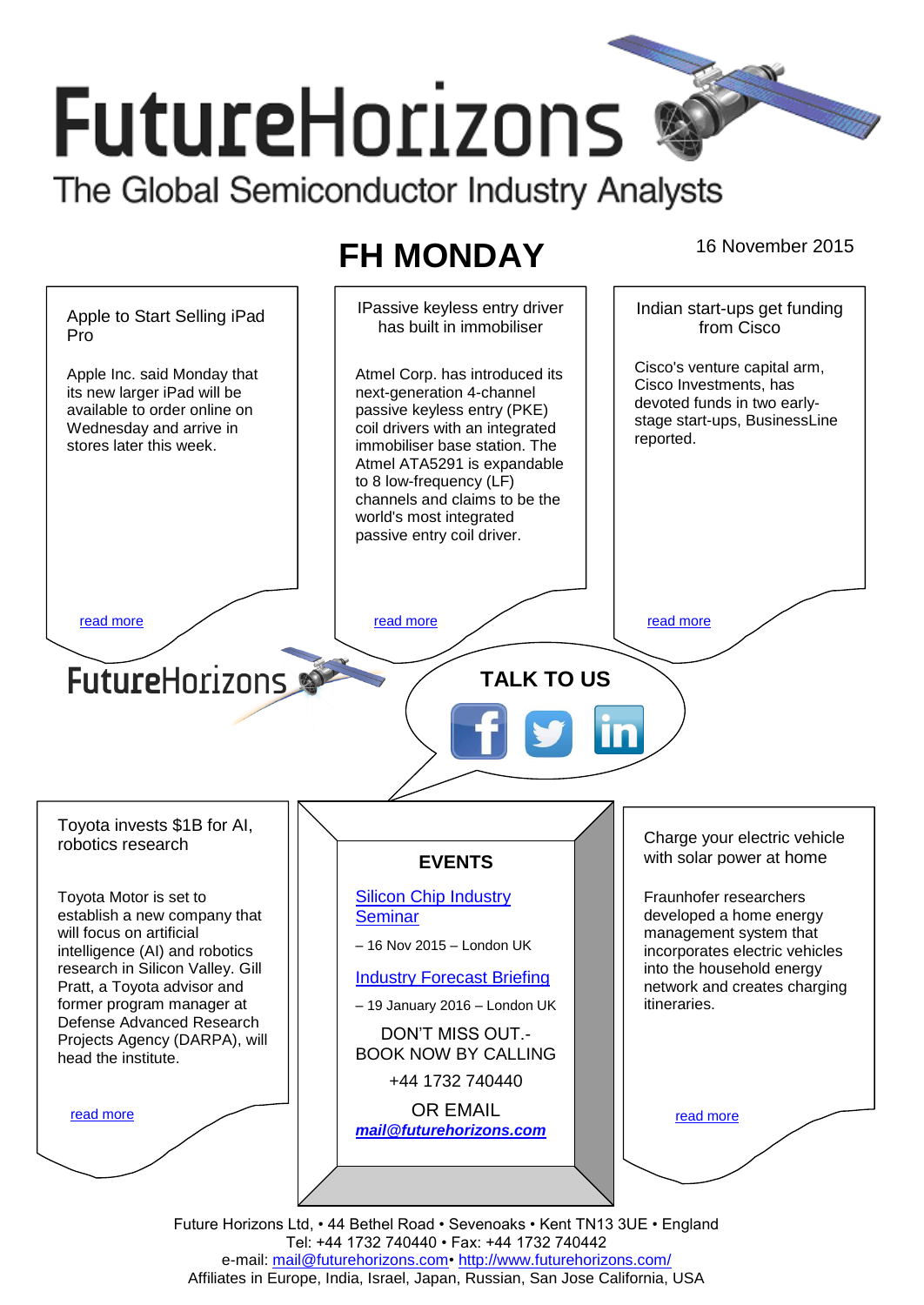### <span id="page-1-0"></span>**Apple to Start Selling iPad Pro**

The company added that the new Apple pencil and smart keyboard also will be available to order on Wednesday.

The iPad Pro, measuring 12.9 inches, compared with 9.7 inches for Apple's iPad Air, aims to blur the lines between tablet and notebook computers. The company hopes the product spurs sales of the tablet, which have fallen for seven straight quarters.

#### Advertisement

The larger iPad may find an audience with businesses, which could use the new tablet in lieu of laptops. Apple has struck deals with International Business Machines Corp. and Cisco Systems Inc., two of the biggest technology suppliers to businesses.

#### <span id="page-1-2"></span>**Passive keyless entry driver has built-in immobilizer**

Atmel Corp. has introduced its next-generation 4-channel passive keyless entry (PKE) coil drivers with an integrated immobiliser base station. The Atmel ATA5291 is expandable to 8 low-frequency (LF) channels and claims to be the world's most integrated passive entry coil driver.

The PKE device combines low-frequency drivers and immobiliser base station technology into a tiny QFN-49 package, essentially removing one low frequency antenna, a standalone immobiliser base station module and an external crystal/resonator. The ATA5291 allows car manufacturers to reduce their overall system cost and enables a superior out-of-band suppression to ensure a robust immobiliser operation, allowing more than 4m for the antenna harness. This extended distance gives customers the freedom to integrate it into a dedicated electronic control unit or into a body control module anywhere in the vehicle, noted Atmel

#### <span id="page-1-1"></span>**Indian start-ups get funding from Cisco**

Cisco's venture capital arm, Cisco Investments, has devoted funds in two early-stage start-ups, BusinessLine reported.

The investment will come from the ₹240.9 crore (\$40 million) allocation to the India Innovation theme. Launched in June 2014, the fund focuses on three verticals, namely connected mobility, big data and Internet of Things.

India Innovation is carved out of Cisco's existing \$250 million global fund.

The networking giant has already invested in Covacsis, Mobstac, Ineda and MobiKwik prior to the two start-ups. These start-ups are developing products and solutions that are in line with the funding company's business, which include cloud, data centre, and switching and routing.

According to Joydeep Bose, managing director at Cisco Investments – Asia Pacific Japan, the company has made six investment in early-stage Indian start-ups over the last 18 months and has enough money left from the India Innovation theme to finance promising start-ups until December 2016.

Cisco has invested in 25 Indian start-ups for the past 10 years.

#### <span id="page-1-3"></span>**Toyota invests \$1B for AI, robotics research**

Toyota Motor is set to establish a new company that will focus on artificial intelligence (AI) and robotics research in Silicon Valley. Gill Pratt, a Toyota advisor and former program manager at Defense Advanced Research Projects Agency (DARPA), will head the institute.

Toyota announced the plan at a press conference, and said it would make an initial investment of \$1 billion over the next five years to create and staff the new organisation, called the Toyota Research Institute (TRI). It will have its headquarters near Stanford University in Palo Alto, California. A second location is planned near MIT in Cambridge, Massachusetts. The new company will begin operations in Jan. 2016, and plans to hire 200 staff members.

#### <span id="page-1-4"></span>**Charge your electric vehicle with solar power at home**

Fraunhofer researchers developed a home energy management system that incorporates electric vehicles into the household energy network and creates charging itineraries.